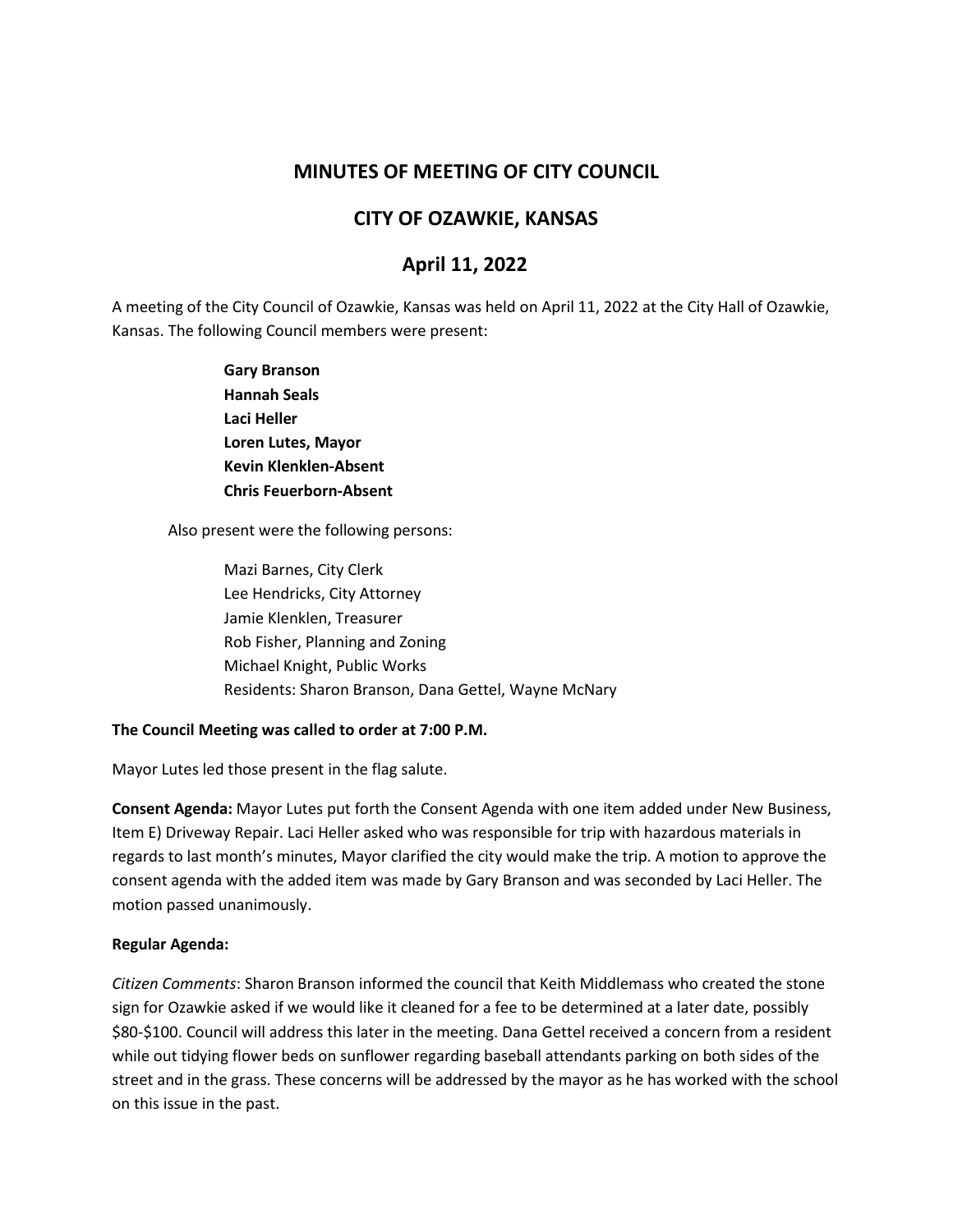*Council Comments*: Mayor Lutes addressed that both Kevin Klenklen and Chris Feuerborn were absent for prior engagements and work.

## **NEW BUSINESS**

### **a) Ehrhart Contract for Water and Wastewater**

The Mayor reviewed Ehrharts contract terms for providing us with Water and Wastewater license coverage and it comes in around 2/3rds of what we were previously being charged. The Mayor has given notice to Gary Taylor and a motion to approve contracting with Ehrhart Excavating for Water and Wastewater License services was made by Gary Branson and was seconded by Hannah Seals. The motion passed unanimously.

### **b) Fuel Supply Tank**

The city public works operators would like to purchase a 100-gallon diesel fuel supply tank to be mounted on the back of the flatbed to better tend to the diesel supplied equipment. Tractor supply would provide the tank and fuel pump for \$950, Northern Tool would provide the same items for \$1099 and Dales Superstore for \$1893. A motion to approve the purchase of the fuel tank and pump from Tractor Supply was made by Hannah Seals and was seconded by Gary Branson. The motion passed unanimously.

#### **c) Update Building Permit Ordinance**

Attorney Lee Hendricks reviewed the previous wording of ordinance 4-210 but did not have record of when it had ever been approved. The ordinance wording was amended to include that all additions including driveways, sidewalks, sheds etc. must go through the Planning and Zoning committee and the City Council for approval. The inspection fees were also updated per inspector Paul Crawfords recommendation. Hannah Seals asks if all the fees would apply to all items including such as a small 5X5 shed, no this would only require an application fee. Gary Branson asks if replacement projects would also be subject to the fees, no replacements would not and Lee Hendricks recommends having that language added to the ordinance. A motion to table this matter until next month's meeting so as to provide council with time to review changes was made by Gary Branson and was seconded by Laci Heller. The motion passed unanimously

#### **d) Resignation**

The Mayor read Hunter Courters resignation letter. A motion to accept Hunters resignation was made by Gary Branson and was seconded by Laci Heller. The motion passed unanimously.

#### **e) Driveway Repair**

The city needs to repair two small patches of driveways where we previously had to fix water leaks. We currently have a bid of \$2000-\$2500 from the concrete worker working on the restroom and a bid of \$2100 from Concrete by Burdick. The mayor recommended that no action be taken to approve either bid and we will continue to look for additional bids.

## **f) Stone Cleaning**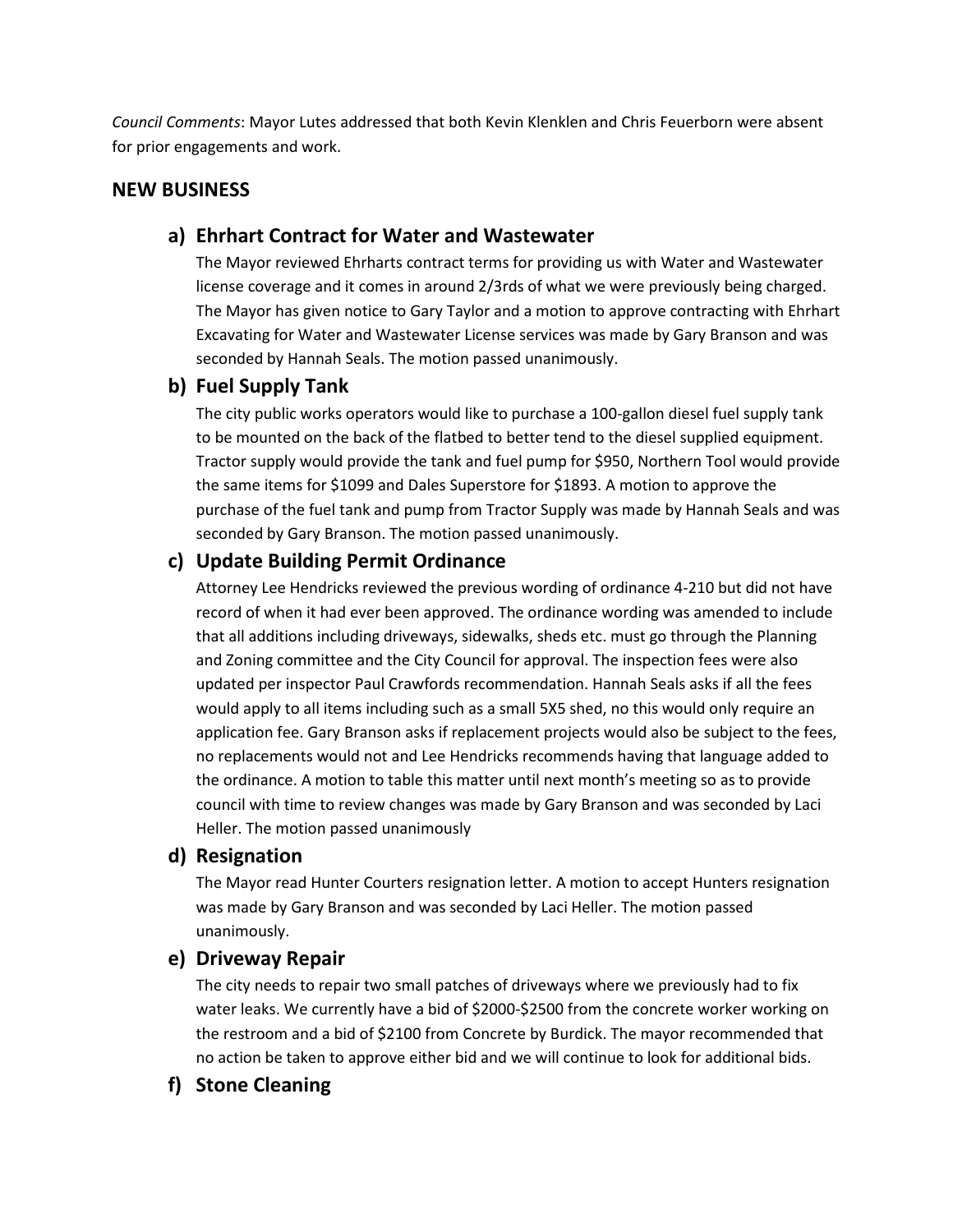The Oddfellows were the original stone sign but this group no longer exists, Jamie Klenklen states that the Rebeccas could potentially pay for it if needed. A motion to add Stone Cleaning to agenda and allocate \$100 for cleaning was made by Gary Branson and was seconded by Hannah Seals. The motion passed unanimously.

## **REPORTS**

### **a) Mayors Report**

Three FEMA grants have not received funding, both the Water system project and Drainage project are currently due to receive funding within this fiscal year. BRIC grants will not be addressed for 6months – year.

The mayor addressed current Jefferson County taxes and Ozawkie is still the 2<sup>nd</sup> lowest Mill level.

The Corp of Engineers inspected today and we have no faults. The mayor asked about adding the land across from City Hall to our lease as well as possible drilling sites for our BRIC lagoon project. The Corp asked that both requests be submitted in writing and the mayor will comply with this request.

Public Works Operators are having some issues reading certain meters in the city. DC&B will provide assistance with this matter. Gary Branson also asked about the old pump house, the Mayor has given Public Works the go ahead to start clearing out the inside but we may need to contract out for deconstruction of the building.

## **b) Planning & Zoning**

Alisha Kelly of 127 Timberlane Dr submitted application for anew driveway and new shed. A revision was made to make the new additions more parallel with current house structure and avoid easements. A motion to approve this application was made by Gary Branson and was seconded by Laci Heller. The motion passed unanimously.

Brad Jones of 118 Sunrise submitted application for an above ground pool. Planning and Zoning requested a more descriptive site plan and approved upon receiving it. A motion to approve this application was made by Hannah Seals and was seconded by Laci Heller. The motion passed unanimously.

Marc Woods submitted an application for a new housing structure at 608 Kansa. Rob Fisher of Planning and Zonning met with him to address possible runoff issues and concluded they would be properly addressed. Marc has asked for a small variance in roof pitch size of 5/12 instead of the minimum of 6/12. A motion to approve this application was made by Gary Branson and was seconded by Hannah Seals. The motion passed unanimously.